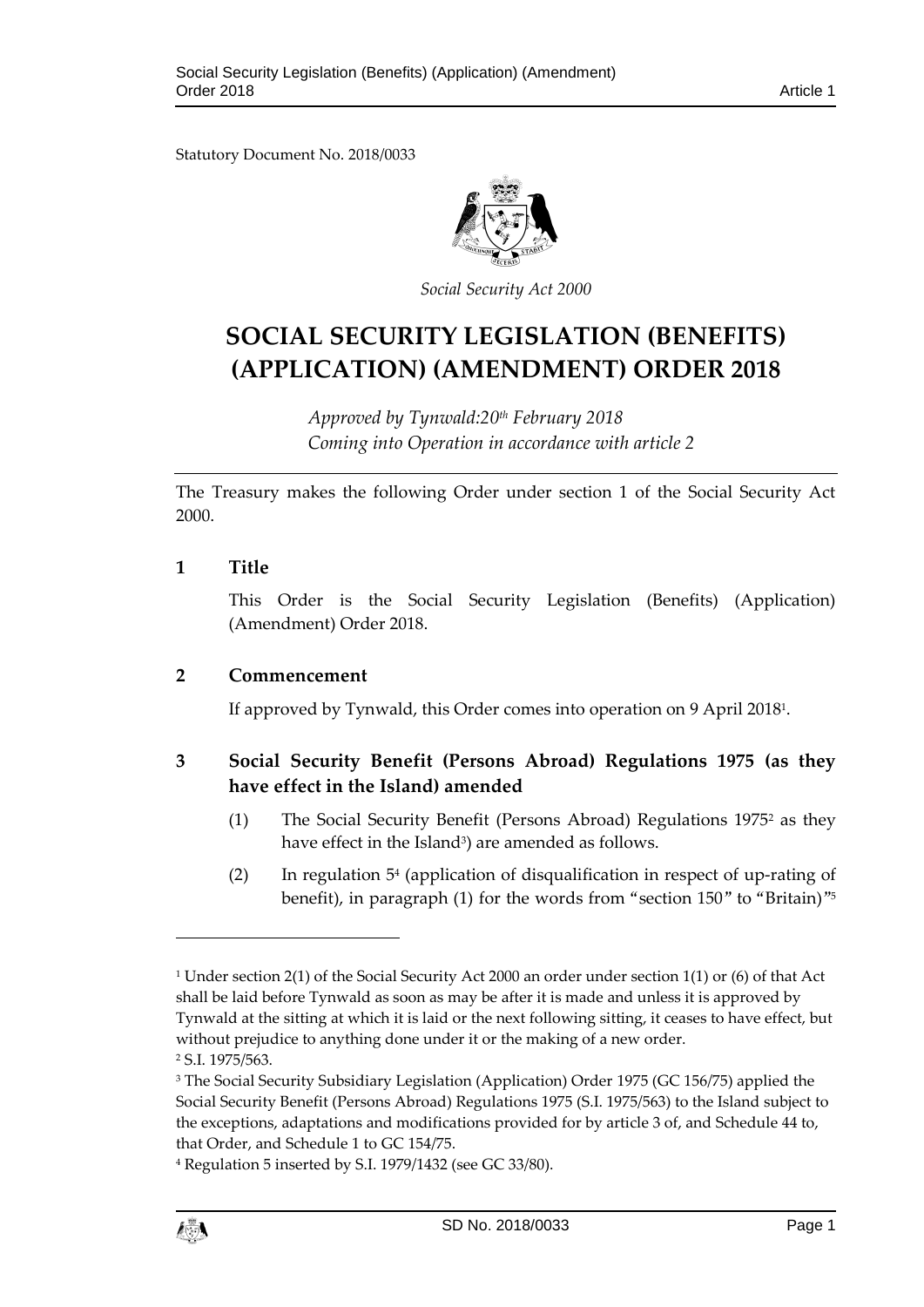substitute  $\blacksquare$  paragraph 1 (annual uprating of benefits) or 2 (annual uprating of basic pension etc.) of Schedule 4E to the Social Security Administration Act 1992 $^{\rm 6}$  (review and alteration of benefits) $\bm{\Xi}$ .

## **4 Social Security Legislation (Application) (No. 4) Order 1995 amended**

- (1) Schedule 7<sup>7</sup> to the Social Security Legislation (Application) (No. 4) Order 1995<sup>8</sup> is amended as follows.
- (2) In the entry relating to regulation 18 (rate of long-term incapacity benefit in transitional cases) —
	- (a) in paragraph (3) for the words from "Part  $X$ " to the end substitute  $\Phi$  Part X of, and Schedule 4E to, the Administration Act (review and alteration of benefits) as if that allowance were a sum specified in paragraph  $1(1)(a)$  of that Schedule  $\Sigma$ ; and
	- (b) in paragraph (8)(d) for the words from "section 150" to the end substitute  $\Box$  paragraph 1 of Schedule 4E to the Administration Act of the sums mentioned in paragraph  $1(1)(j)$  of that Schedule $\mathbf{E}$ .

## **5 Social Security Legislation (Application) (No. 8) Order 1996 amended**

- (1) The Schedule<sup>9</sup> to the Social Security Legislation (Application) (No. 8) Order 1996<sup>10</sup> is amended as follows.
- (2) In the entry relating to Schedule 5 (applicable amounts in special cases), in column (2) against paragraph  $16A<sup>11</sup>$ , for sub-paragraph (1) substitute —
	- **The amount applicable to the claimant under Part VII plus the** actual cost of the child care charges being incurred and if the circumstances specified in sub-paragraph (2) apply, after taking into account a deduction of amount PSC in respect of the weekly child care charges being incurred for each child referred to in that sub-paragraph, but subject to a maximum of —

**.** 

<sup>10</sup> SD 634/96.



<sup>5</sup> Words substituted by S.I. 2010/788 (see SD 0444/12).

<sup>6</sup> Schedule 4E inserted by SD 2017/0330.

<sup>7</sup> Schedule 7 sets out the Social Security (Incapacity Benefit) (Transitional) Regulations 1995 (S.I. 1995/310) as they have effect in the Island.

<sup>8</sup> SD 123/95.

<sup>9</sup> The Schedule sets out the Jobseeker's Allowance Regulations 1996 (S.I. 1996/207) as they have effect in the Island.

<sup>11</sup> Paragraph 16A substituted by SD 135/04. In paragraph 16A column (2) substituted by SD 2017/0203.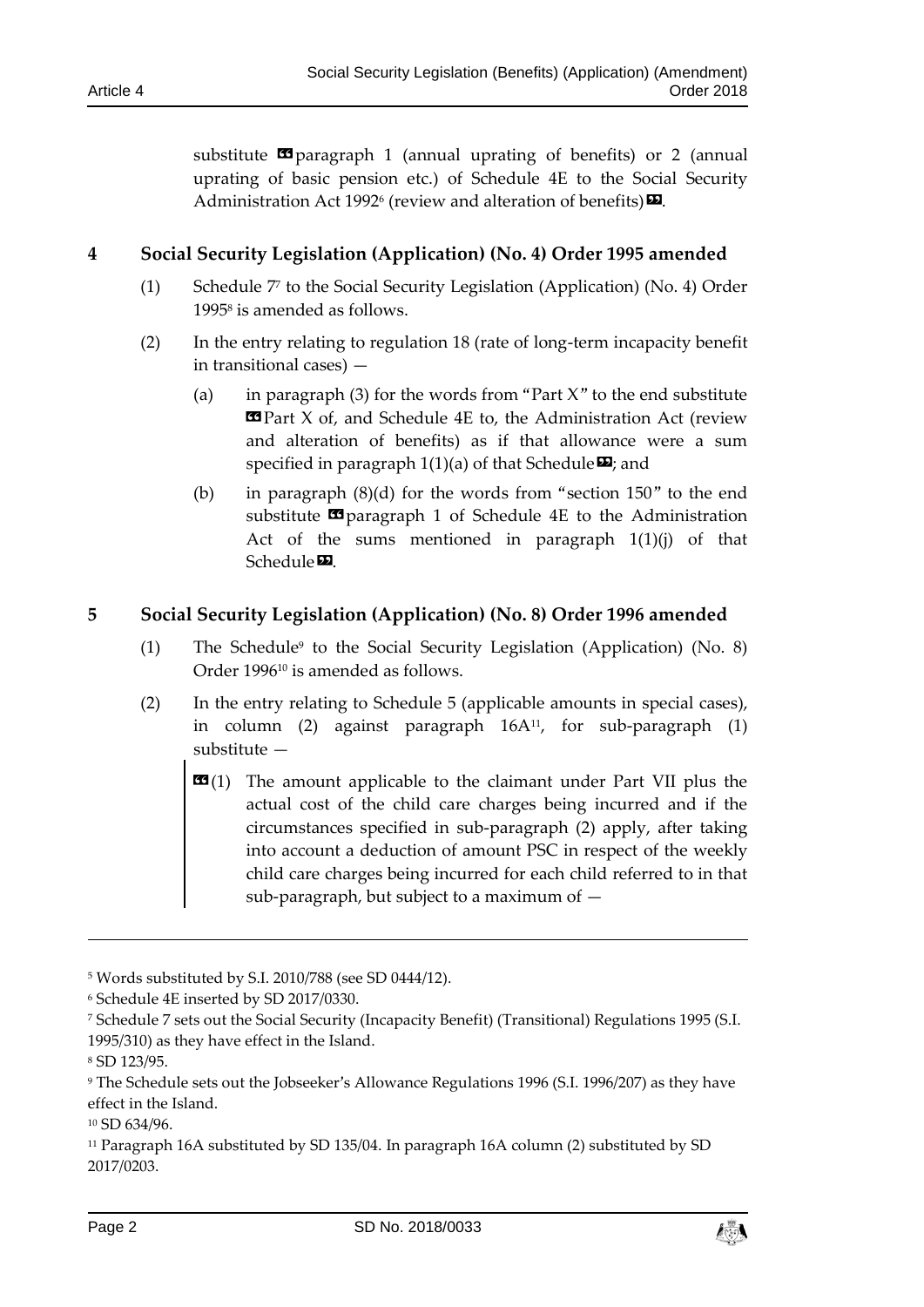- (a) in respect of each child in the lone parent's family for whom charges are being incurred who has not reached the age of 2, £200.00 per week;
- (b) in respect of any other child in the lone parent's family for whom charges are being incurred, £170.00 per week. $\boldsymbol{\mathsf{\Xi}}$ .

#### **MADE 25TH JANUARY 2018**

**A L CANNAN** *Minister for the Treasury*